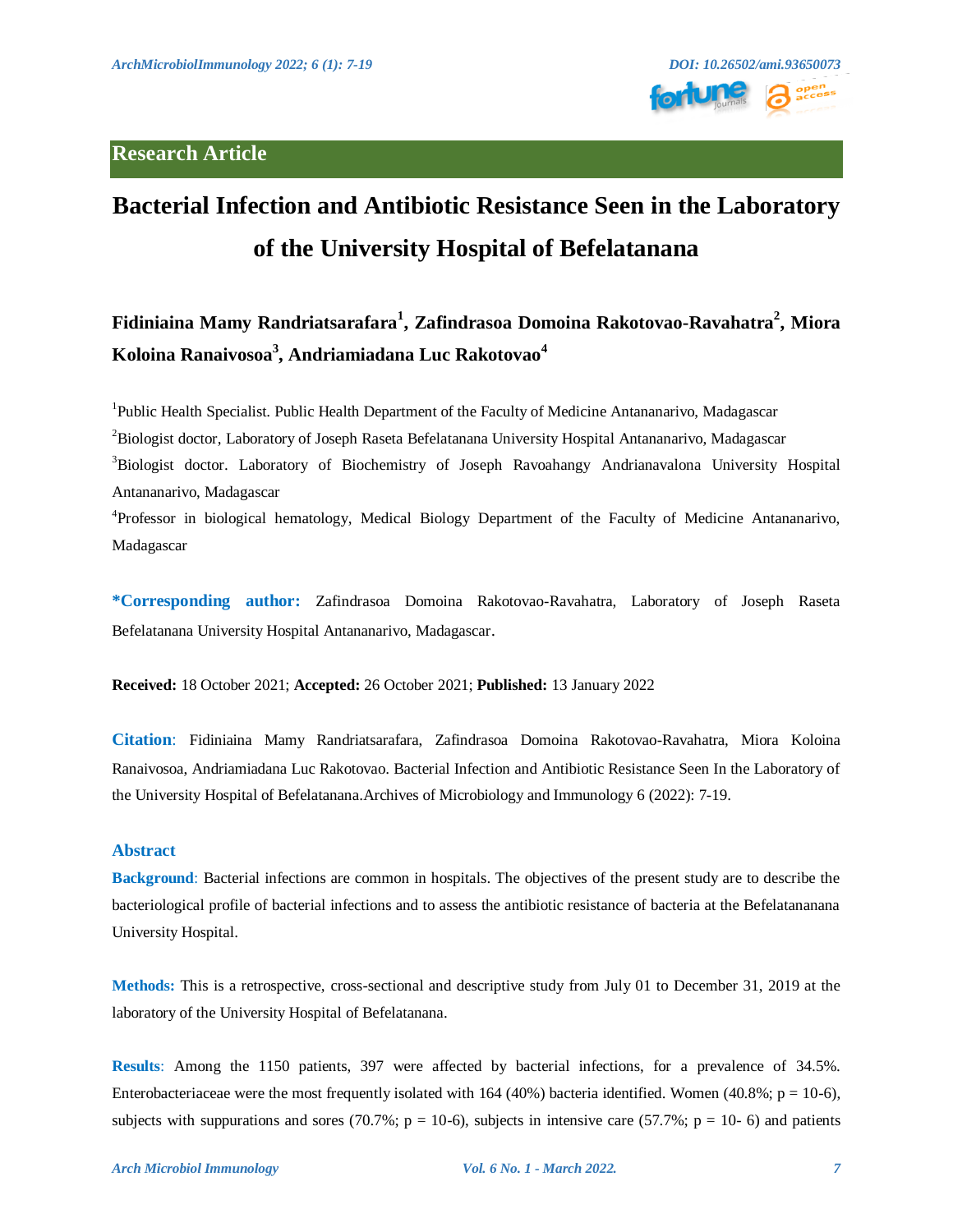with pus swabs  $(80\%; p = 10-6)$  were most affected by bacterial infections. The majority of bacteria were resistant to penicillins and cotrimoxazole (40.6% to 100% resistance). Staphylococci and streptococci were all susceptible to vancomycin. All Gram-negative bacilli were susceptible to amikacin and imipenem except the genus Acinetobacter which showed 58.3% resistance to amikacin and 75% resistance to imipenem.

**Conclusion**: Empirical treatments for infectious diseases and self-medication should be avoided in order to improve the management of patients with bacterial infections.

**Keywords:** Antibiotic resistance, enterobacteria, self-medication, resuscitation.

#### **1. Introductıon**

In Madagascar, infectious pathologies constitute a major public health problem. They are responsible for 17 million deaths worldwide, including 43% in developing countries against 1% in industrialized countries [1]. Among these infectious pathologies, bacterial infections are starting to grow in importance today. Invasive bacterial infections are the cause of a number of serious pathologies including meningitis, bronchopneumopathies, septicemia, peritonitis, typhoid fever and especially diarrhea which still remains a real public health problem for the child population. in developing countries [2]. The development and use of antibiotics over the past 70 years has led to a major decline in terms of mortality and morbidity associated with infectious bacterial diseases around the world. However, although these molecules have saved millions of patients, their use has led to strong antibiotic resistance in a growing number of species and a growing number of antibiotics. In developing countries, poverty, malnutrition, poor hygienic conditions, insufficient access to medicines, the absence of efficient healthcare systems, government crises, civil wars and frequent population displacements have contributed considerably to the emergence and spread of antibiotic resistance in these regions of the world [3]. The growing increase in these antibiotic resistance has prompted us to carry out this study, the objectives of which are to describe the bacteriological profile of bacterial infections and to assess the antibiotic resistance of these bacteria isolated in the biological samples seen in the laboratory of the Joseph Raseta University Hospital Center, Befelatananana.

# **2. Materials and Methods**

#### **2.1 Type of Study**

This is a retrospective, descriptive and cross-sectional study from July 01, 2019 to December 31, 2019 at the laboratory of the Joseph Raseta Befelatanana University Hospital Center (CHUJRB) in Antananarivo Madagascar. All bacteriological and antibiogram results from patients during the study period who met the inclusion criteria were included in the presented study. Thus, this study included the results of bacteriological analysis and antibiogram of 1150 patients.

#### **2.2Inclusion criteria**

The inclusion criteria were constituted by all samples for bacteriological examinations with completed analysis request forms and compliant samples.

#### *Arch Microbiol Immunology Vol. 6 No. 1 - March 2022. 8*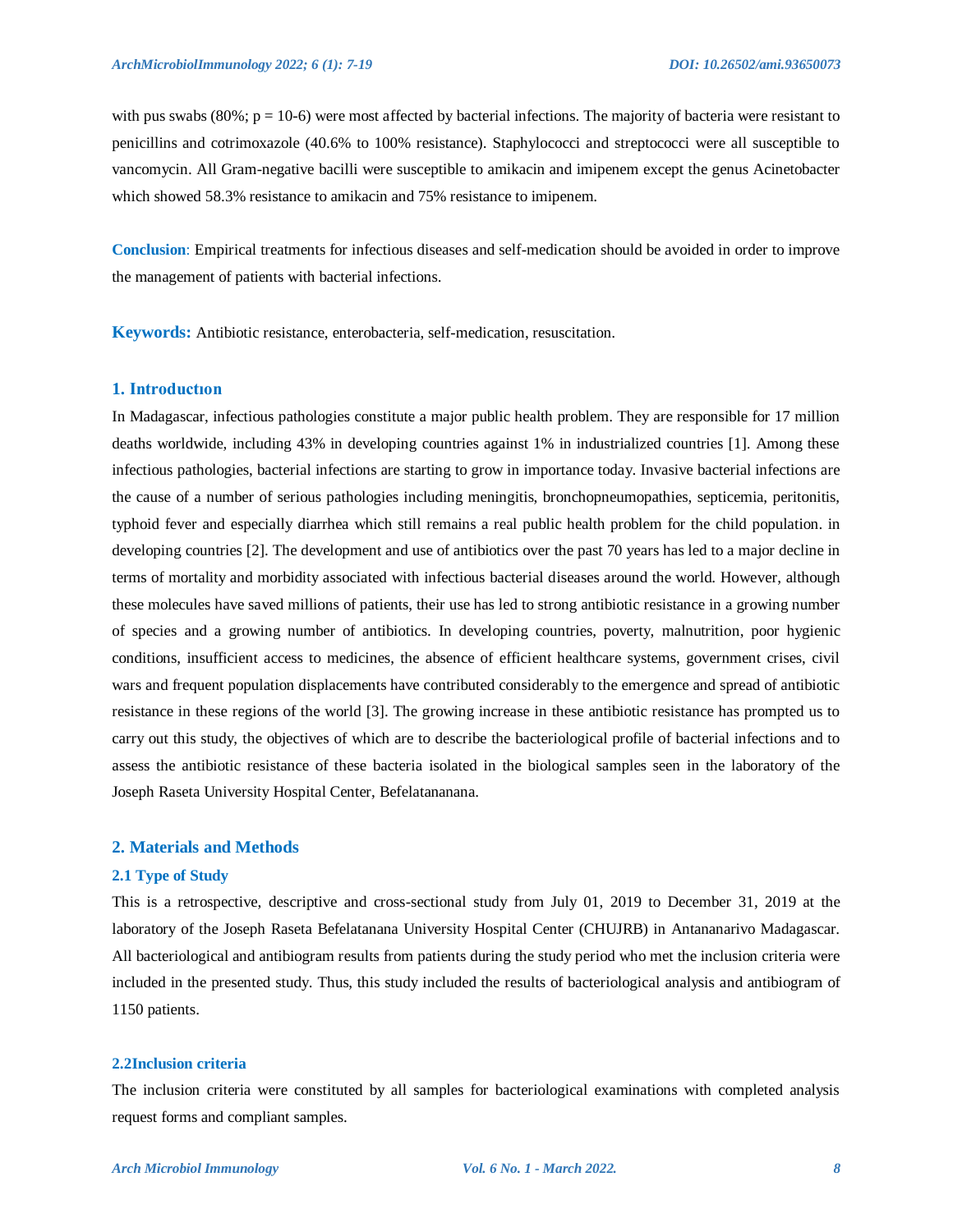# **2.3 Exclusion criteria**

The exclusion criteria were constituted by the results of bacteriological analysis including commensal bacteria of the skin or mucous membranes. Likewise, the bacteriological results of bacterial colonies whose quantity was below the positivity threshold were rendered negative. In addition, bacteriological examinations carried out during the study period for other research or projects were excluded from the study.

#### **2.4 Study parameters**

The study parameters were represented by age, gender, clinical information, services, types of samples (blood culture, stool culture, pus, sputum, throat, materials, effusion fluid, cerebrospinal fluid ( CSF), urethral smear, cervico-vaginal smear, cytobacteriological examination of urine and other samples), results of bacteriological analysis and results of antibiograms.

# **2.5 Data collection**

Data were collected from analysis request sheets, benchtop sheets and anti biogram result sheets.

#### **2.6 Statistical analysis**

Data entry and processing were carried out using the Epi-info 3.5.2 software. The comparison of the percentages used the Chi-square tests of Mantel Haenszel or the corrected Chi-square of Yates in the event of small numbers. The statistical significance level used was  $p = 0.05$ .

#### **2.7 Ethical considerations**

The present study respected the notion of volunteering, anonymity and confidentiality. It was only implemented after obtaining the authorization of the Director of the CHUJRB Establishment and the Head of Department of the CHUJRB laboratory.

# **3. Results**

#### **3.1 Prevalence of Bacterial Infections**

Among 1150 patients, 397 presented with bacterial infections showing a prevalence of 34.5% (figure 1).



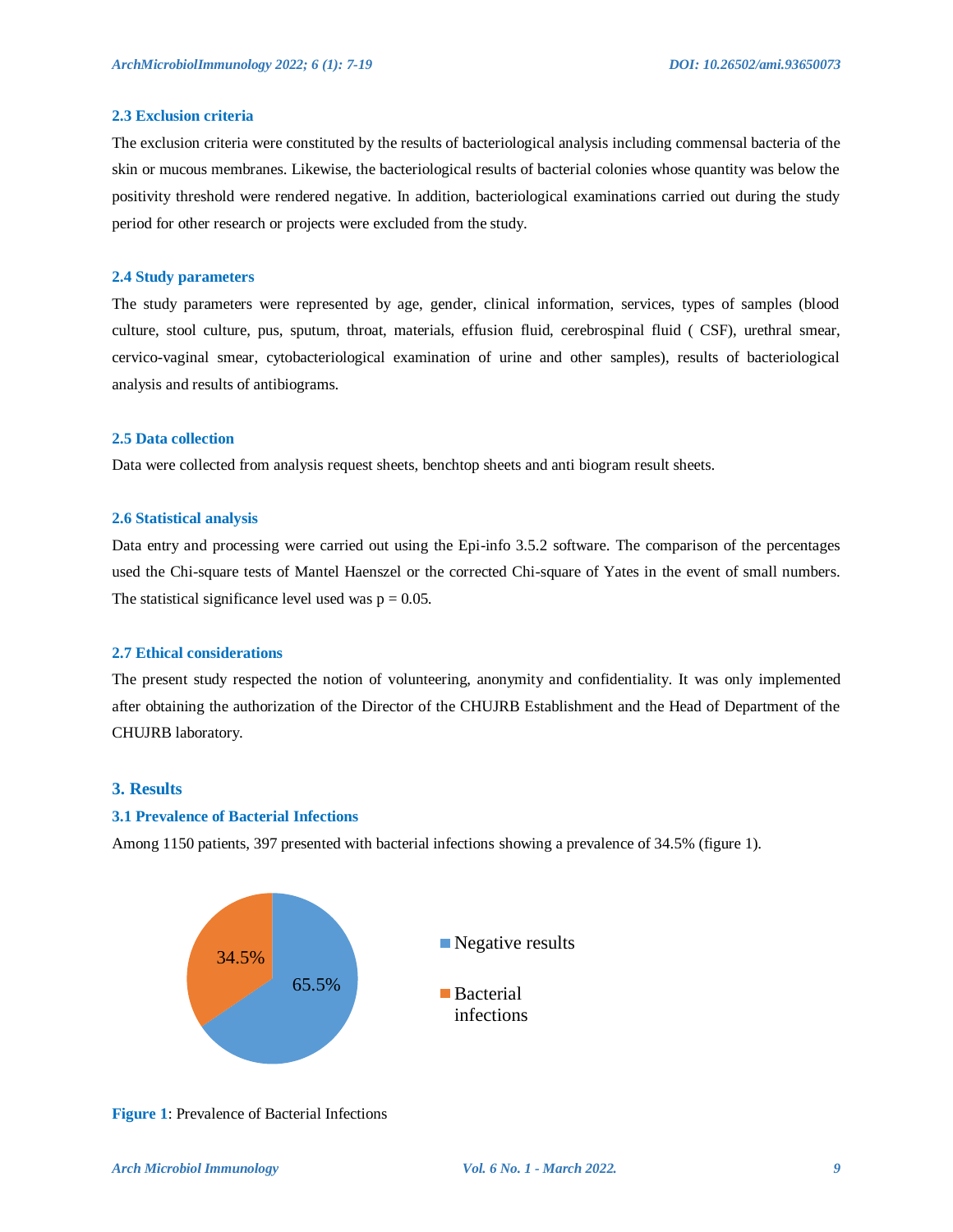# **3.2 Prevalence of Bacteria Responsible for Bacterial Infections**

Regarding bacterial infections, the most frequent bacteria were represented by *Enterobacteriaceae* concerning 164 patients (40.0%) and the species *Gargnerella vaginalis* concerning 100 patients (24.4%) (figure 2).





# **3.3 Associated Factors with Bacterial Infections**

Women were the most affected by bacterial infections with a highly significant difference (40.8%;  $p = 10-6$ ). The subjects in the 2 extreme ages of life are the most affected by bacterial infections representing respectively 93 cases (35.8%) and 71 cases (37.8%) but without significant difference ( $p = 0.7$ ; NS). The subjects with bacterial infections presented with suppurations and wounds (41 cases or 70.7%) or fever (93 cases or 52.2%) in the majority of cases with a highly significant difference ( $p = 10-6$ ). Patients hospitalized in intensive care and surgery were the most likely to present bacterial infections representing respectively 82 cases (57.7%) and 25 cases (55.6%) with a highly significant difference ( $p = 10-6$ ). Pus swabs and genitourinary swabs were the most likely to show positive bacteriological results. Among these bacterial infections, 52 cases (80%) involved pus samples, 115 cases (69.3%) genital samples and 115 cases (31.9%) urine samples with a highly significant difference (table 1).

| <b>Associated factors</b> | <b>Negative results</b> |               | <b>Bacterial infections</b> |               | <b>Total</b> | p-value   |
|---------------------------|-------------------------|---------------|-----------------------------|---------------|--------------|-----------|
|                           | $\mathbf n$             | $\frac{6}{6}$ | $\mathbf n$                 | $\frac{6}{9}$ | (N)          |           |
| Gender                    |                         |               |                             |               |              |           |
| Female                    | 374                     | 59.2          | 258                         | 40.8          | 632          | $10^{-6}$ |
| Male                      | 379                     | 73.2          | 139                         | 26.8          | 518          |           |
| Age (years)               |                         |               |                             |               |              |           |
| $\leq$ 19                 | 167                     | 64.2          | 93                          | 35.8          | 260          | 0,7       |
| 20-39                     | 263                     | 66.9          | 130                         | 33.1          | 393          |           |
| $40 - 59$                 | 206                     | 66.7          | 103                         | 33.3          | 309          |           |
| $\geq 60$                 | 117                     | 62.2          | 71                          | 37.8          | 188          |           |

| <b>Table 1:</b> Associated Factors with Bacterial Infections |
|--------------------------------------------------------------|
|                                                              |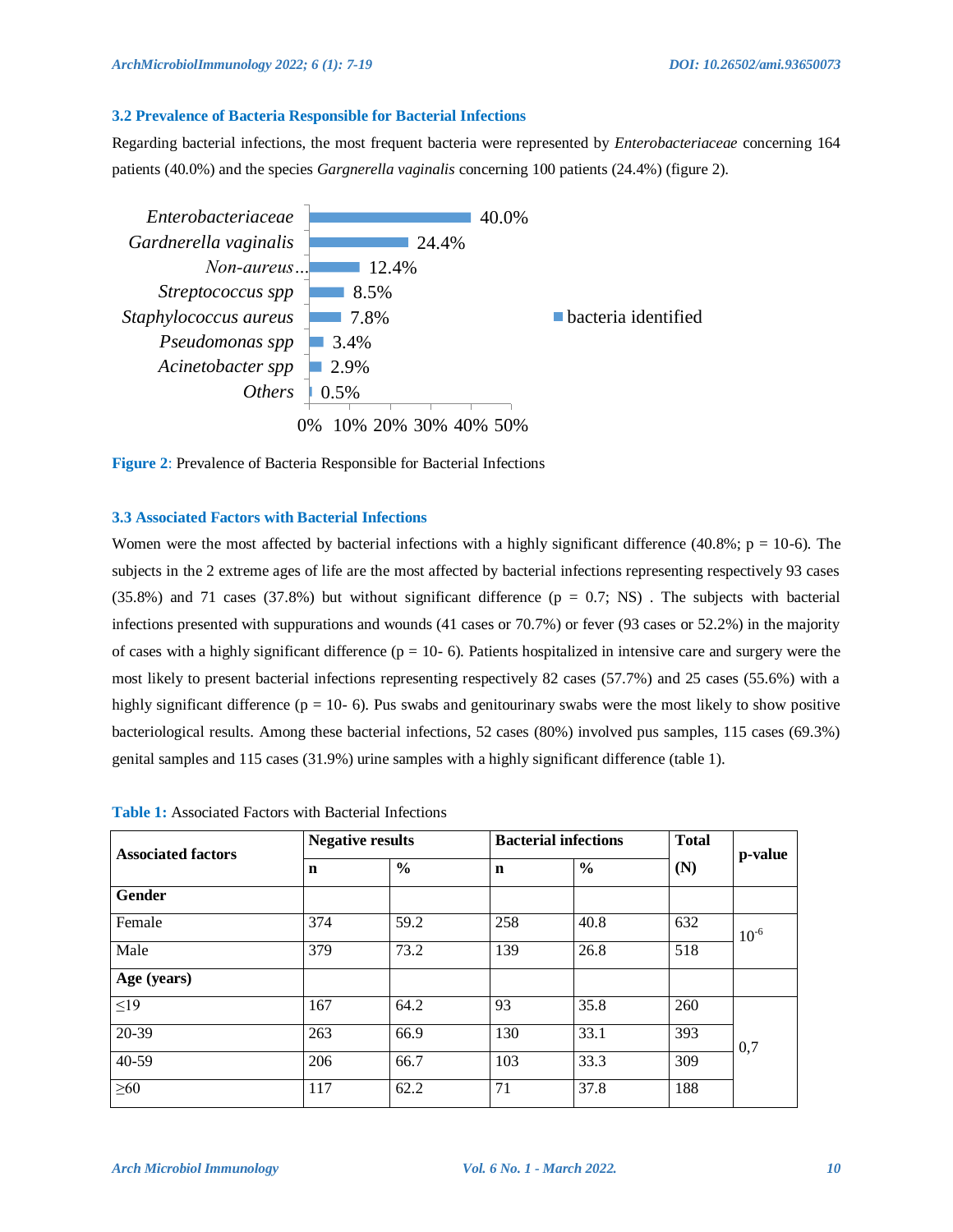| <b>Clinical information</b>     |                  |                 |                  |                   |                  |           |
|---------------------------------|------------------|-----------------|------------------|-------------------|------------------|-----------|
| suppurations and wounds         | $\overline{17}$  | 29.3            | $\overline{41}$  | 70.7              | 58               |           |
| Fever                           | 85               | 47.8            | $\overline{93}$  | 52.2              | 178              | $10^{-6}$ |
| Joint disorders                 | 11               | 91.7            | $\overline{1}$   | 8.3               | $\overline{12}$  |           |
| Pneumonia                       | $\overline{13}$  | 50              | $\overline{13}$  | 50                | $\overline{26}$  |           |
| <b>Effusion fluid</b>           | 149              | 93.7            | 10               | $\overline{6.3}$  | 159              |           |
| Digestive disorders             | 28               | 87.5            | $\overline{4}$   | 12.5              | 32               |           |
| Genitourinarydisorders          | 99               | $\overline{50}$ | $\overline{99}$  | 50                | 198              |           |
| Neurologicaldisorders           | 99               | 98              | $\overline{2}$   | $\overline{2}$    | 101              |           |
| Others                          | 252              | 65.3            | 134              | 34.7              | 386              |           |
| <b>Departments</b>              |                  |                 |                  |                   |                  |           |
| Surgery                         | $\overline{20}$  | 44.4            | $\overline{25}$  | $\overline{55.6}$ | $\overline{45}$  | $10^{-6}$ |
| Out-patients                    | 185              | 58              | 134              | 42                | 319              |           |
| InternalMedicine                | $\overline{401}$ | 76.1            | $\frac{126}{2}$  | $\overline{23.9}$ | $\overline{527}$ |           |
| Pediatrics                      | 87               | 74.4            | 30               | 25.6              | $\overline{117}$ |           |
| Intesive care units             | 60               | 42.3            | 82               | 57.7              | 142              |           |
| <b>Types of samples</b>         |                  |                 |                  |                   |                  |           |
| Urine                           | $\overline{245}$ | 68.1            | $\overline{115}$ | 31.9              | 360              | $10^{-6}$ |
| Cerebrospinalfluid              | 204              | 98.6            | $\overline{3}$   | $\overline{1.4}$  | 207              |           |
| Other                           | 94               | 62.7            | 56               | 37.3              | 150              |           |
| Pus                             | $\overline{13}$  | $\overline{20}$ | $\overline{52}$  | $\overline{80}$   | $\overline{65}$  |           |
| Pap<br>urethral<br>and<br>smear |                  |                 |                  |                   |                  |           |
| smear                           | 51               | 30.7            | 115              | 69.3              | 166              |           |
| <b>Effusion fluid</b>           | 185              | 91.6            | $\overline{17}$  | 8.4               | $\overline{202}$ |           |

# **3.4 Antibiotic Resistance**

Enterobacteriaceae were resistant to amoxicillin (77.4% resistance) and cotrimoxazole (64% resistance) in the majority of cases. Likewise, 51.8% were resistant to the amoxicillin-clavulanic acid combination and 48.8% to 3rd generation cephalosporins (3GC) (figure 3).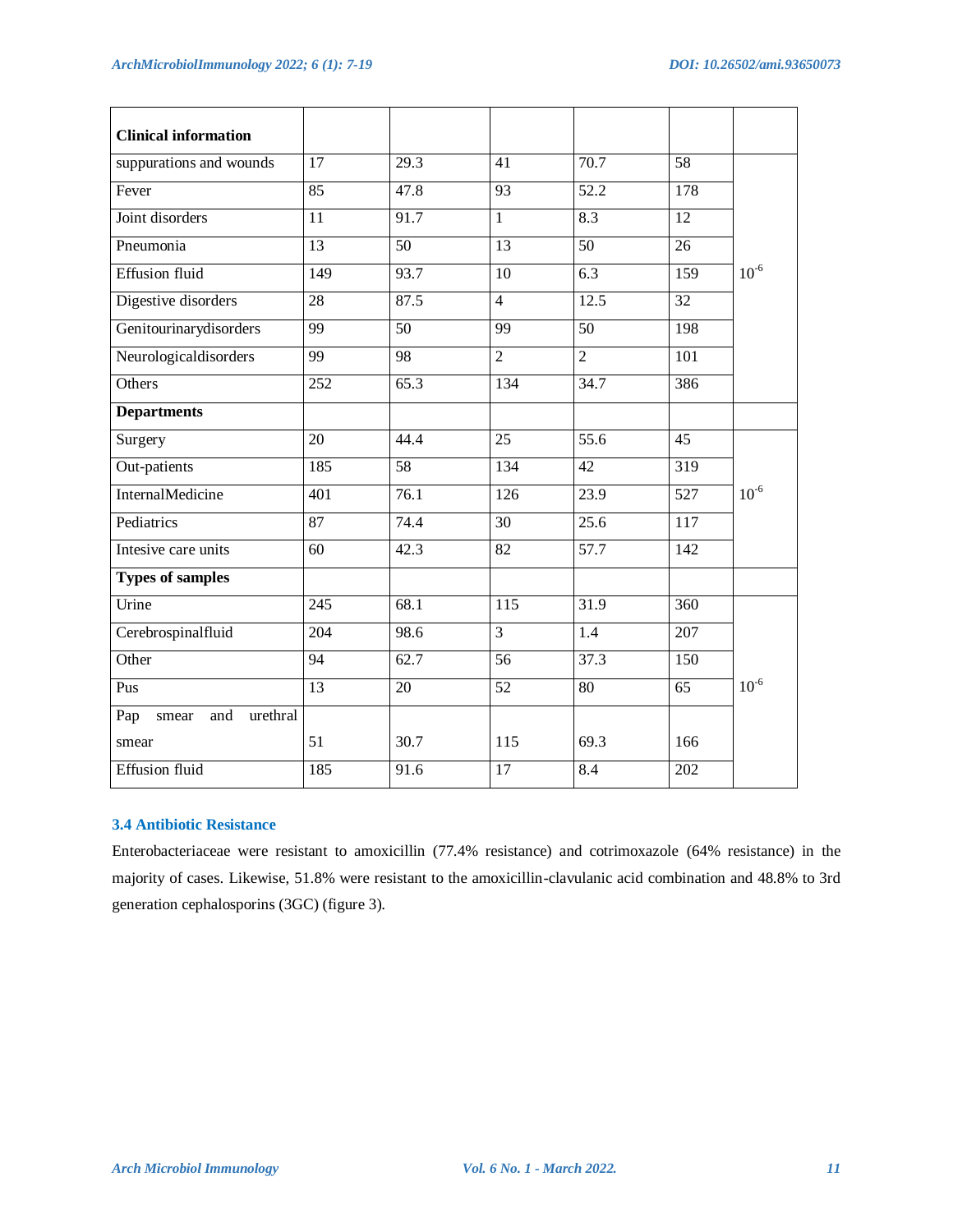

**Figure 3**: Antibiotic Resistance of *Enterobacteriaceae*

The figure 4 shows that streptococci were resistant to penicillin G (57.1% resistance) and cotrimoxazole (57.1% resistance) in more than half of the cases.



**Figure 4**: Antibiotic Resistance of Streptococci

Staphylococci were also resistant to penicillin G (87.5% resistance) and cotrimoxazole (40.6% resistance) in the majority of cases. Likewise, 68.7% of the isolates were resistant to tetracycline (figure 5).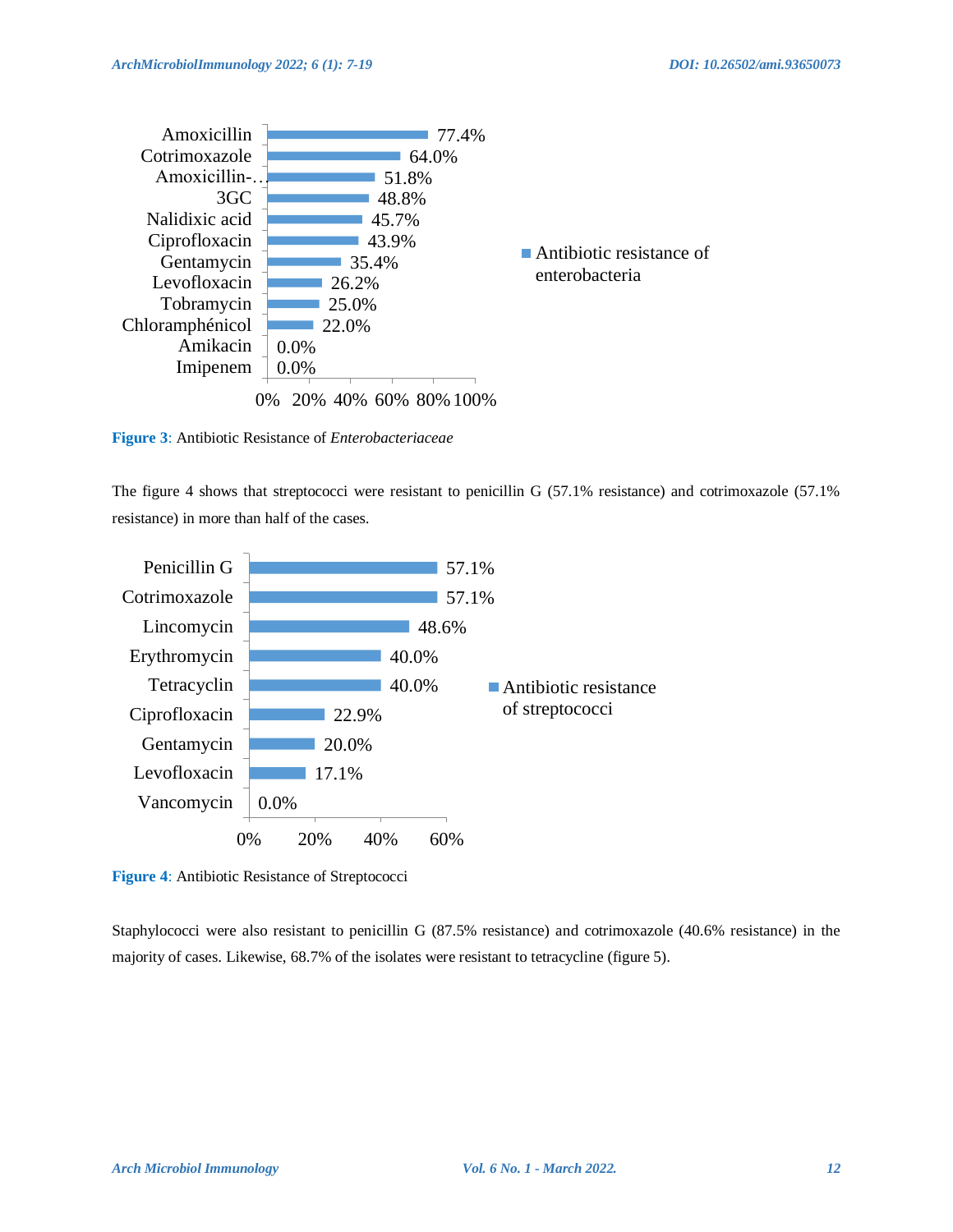

**Figure 5**: Antibiotic Resistance of Staphylococci

Regarding non-fermenting Gram-negative bacilli, bacteria of the genus Pseudomonas were highly resistant to cotrimoxazole (78.5% resistance) and ticarcillin (64.2% resistance) (figure 6).



**Figure 6**: Antibiotic resistance ou *Pseudomonas spp*

The bacteria of the genus Acinetobacter were all resistant to ticarcillin (100% resistance). Likewise, 91.6% were resistant to cotrimoxazole, 3rd generation cephalosporins (3GC) and 4th generation cephalosporins (4GC). These bacteria of the genus Acinetobacter have been the most formidable in terms of antibiotic resistance. Indeed, 75% of these bacteria have a carbapenemase (75% resistance to imipenem) and were resistant to all classes of antibiotics tested. Likewise, 58.3% were resistant to amikacin while the other previous bacteria were all sensitive to this antibiotic (figure 7).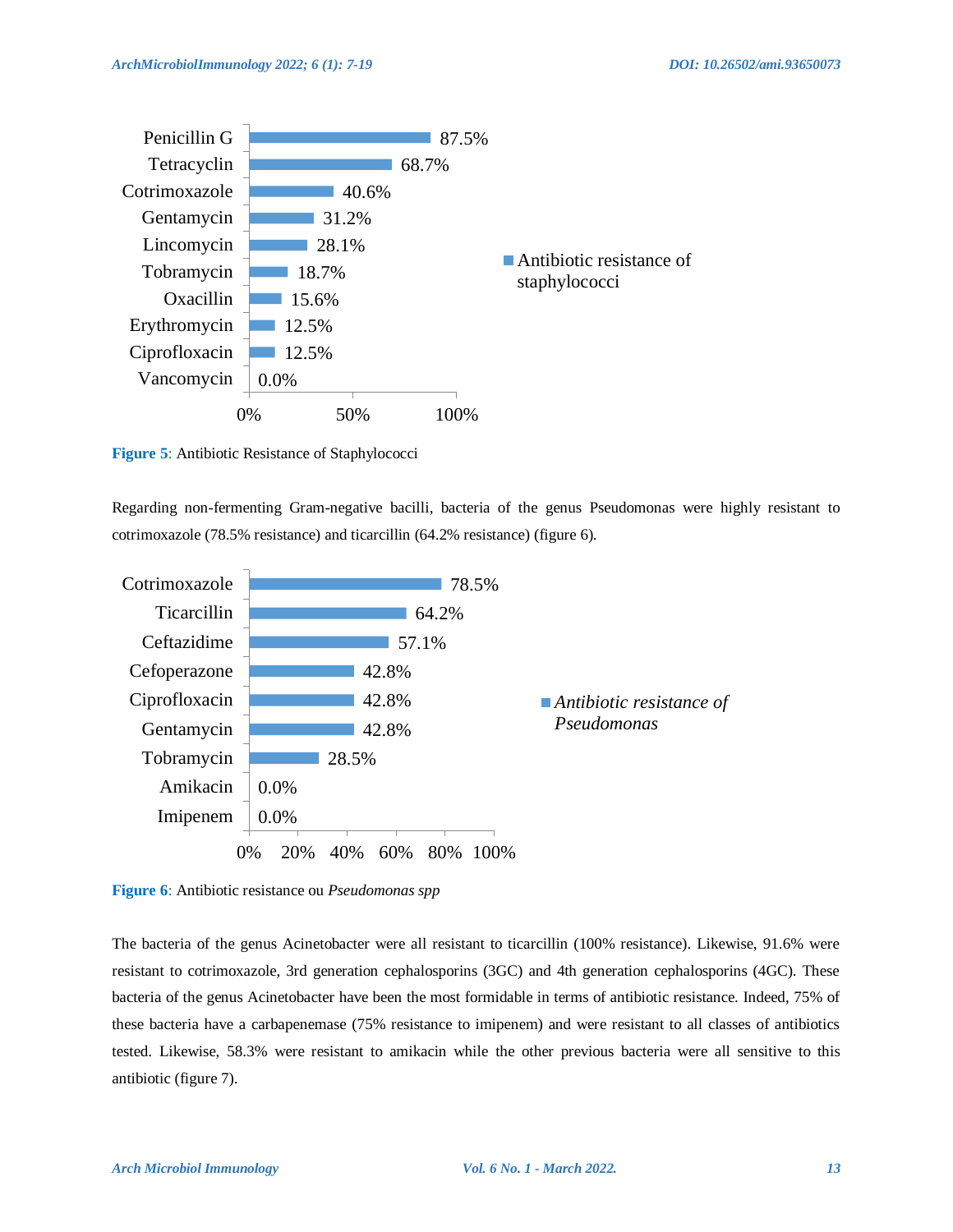

**Figure 7**: Antibiotic resistance of *Acinetobacter*

Other bacteria were identified but they were rare and were susceptible to all the antibiotics tested in the vast majority of cases.

# **4. Discussion**

#### **4.1 Prevalence of Bacterial Infections**

This study found a prevalence of bacterial infections of 34.5%. In the literature, this prevalence varies according to the types of studies and the germs studied. Thus, a study in Congo also found a prevalence of 34.5% of nosocomial bacterial infections [4]. Another study in a maternity hospital in Congo found a 15.5% incidence of urinary tract infections and surgical site infections [5]. On the other hand, a study carried out in 27 hospitals in the Mediterranean region showed a lower prevalence of nosocomial bacterial infections, of the order of 10.5% [6].This study found a higher prevalence of bacterial infections compared to other studies because we considered all bacterial infections in all types of specimen, age, gender, clinical information and departments combined, allowing us to have the overall prevalence of infections. Bacterial Based on this result, a third of the results of bacteriological examinations carried out at the CHUJRB laboratory are all positive. This high prevalence prompts us to take adequate measures to fight against these infections. In hospitals, hygiene measures will have to be strict to limit the spread and to kill the germs responsible for nosocomial infections.

#### **4.2 Prevalence of Bacteria Responsible for Bacterial Infections**

Regarding the bacteria responsible for bacterial infections in the present study, Enterobacteriaceae are the most common. Indeed, the literature emphasizes that Enterobacteriaceae constitute the main source of community and hospital infections [7]. These Enterobacteriaceae were found in almost all biological samples. These Enterobacteriaceae are common because they include a large number of bacterial species such as Escherichia coli, Klebsiellapneumoniae, Enterobacter cloacae, Serratiamarcescens, Proteus mirabilis, Morganellamorganii, Citrobacterfreundii and many more. These Enterobacteriaceae are normally present in the human intestine. But they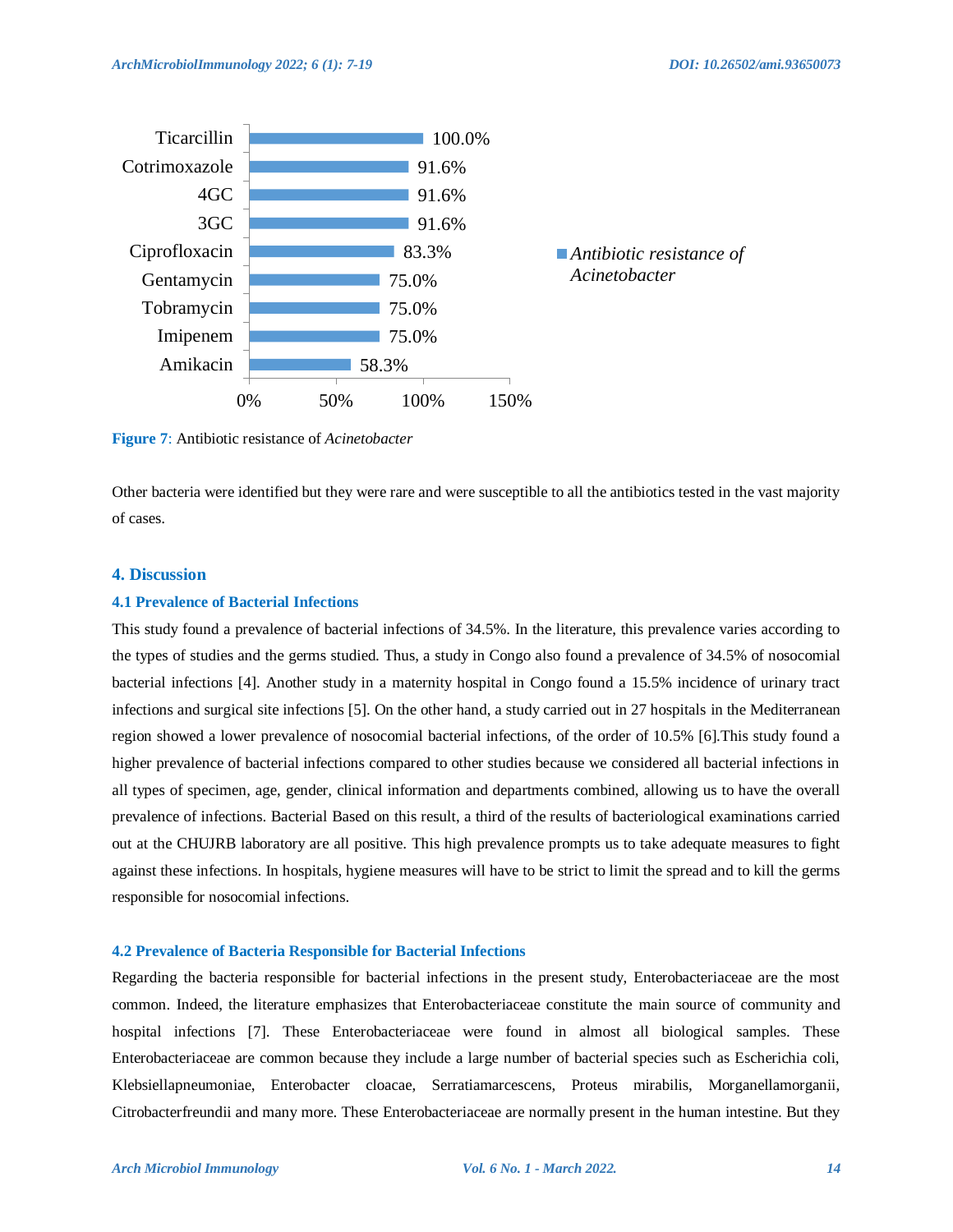can happen accidentally in other parts of the body where they are responsible for sometimes very severe bacterial infections that are life-threatening to the patient in the absence of early treatment. After Enterobacteriaceae, Gardnerella vaginalis is the second bacterium identified. This bacterium is isolated in FCVs and is responsible for bacterial vaginosis in women. A study carried out in Togo also showed that Gardnerella vaginalis is the bacteria most frequently identified in FCV with a prevalence of 55.1% [8]. Bacterial vaginosis is an imbalance of the microbial flora in the vagina. It is characterized by the disappearance of lactobacilli and the multiplication of anaerobic germs such as Gardnerella vaginalis. It is not a sexually transmitted infection. It is due to an imbalance of the vaginal flora with disappearance of the protective effect of the Döderlein bacillus. It is the most common specific cause of vaginal infection. The prevalence is higher in sexually active women and reaches almost a third [9].

This study also found gram-positive cooci such as streptococci and staphylococci. Streptococci have been isolated in the various biological samples but especially in throat samples (strep throat (streptococcus pyogenes) and in FCV (Streptococcus agalactiae vaginitis). In the absence of prompt management, strep throat A (Streptococcus pyogenes) can lead to complications such as rheumatic fever (AAR) or peritoneal abscess [10]. Likewise, streptococcal B vaginitis (Streptococcus agalactiae) is serious in pregnant women and must be treated quickly to avoid neonatal infections, especially meningitis in term newborns [11-12]. Concerning the staphylococci, they were also isolated in the various biological samples but especially in the samples of pus at the level of the skin. The most common species was Staphylococcus aureus. The literature also claims that these bacteria can cause skin and soft tissue infections [13]. Indeed, satphylococci are skin germs and cause secondary infections in the skin in the event of a wound or injury.

#### **4.3 Associated factors with bacterial infections**

By gender, women were the most affected by bacterial infections compared to men with a highly significant difference. In fact, from a morphological point of view, women are more fragile than men and are more vulnerable to diseases. Moreover, women are always second to men in all circumstances of daily life [14]. A woman's immune system can also be reduced by certain circumstances such as menstruation or pregnancy which are specific to women.

Depending on age, this study did not find a significant relationship between age range and bacterial infections. Thus, these infections can affect all patients regardless of age. Regarding clinical information, patients with suppurations of the skin, wounds, fever and genitourinary disorders were most affected by bacterial infections with a highly significant difference. Indeed, there are many bacterial flora which line the skin and mucous membranes, in particular staphylococci, responsible for the high frequency of bacterial infections in the damaged skin. Likewise, fever is the first sign presented by the patient when there is external aggression on the body by foreign bodies or microorganisms, especially bacteria, which explains its high frequency [15].

Regarding services, patients hospitalized in the surgical and intensive care units were the most affected by bacterial infections with a highly significant difference. Indeed, according to other studies, 20 to 25% of all nosocomial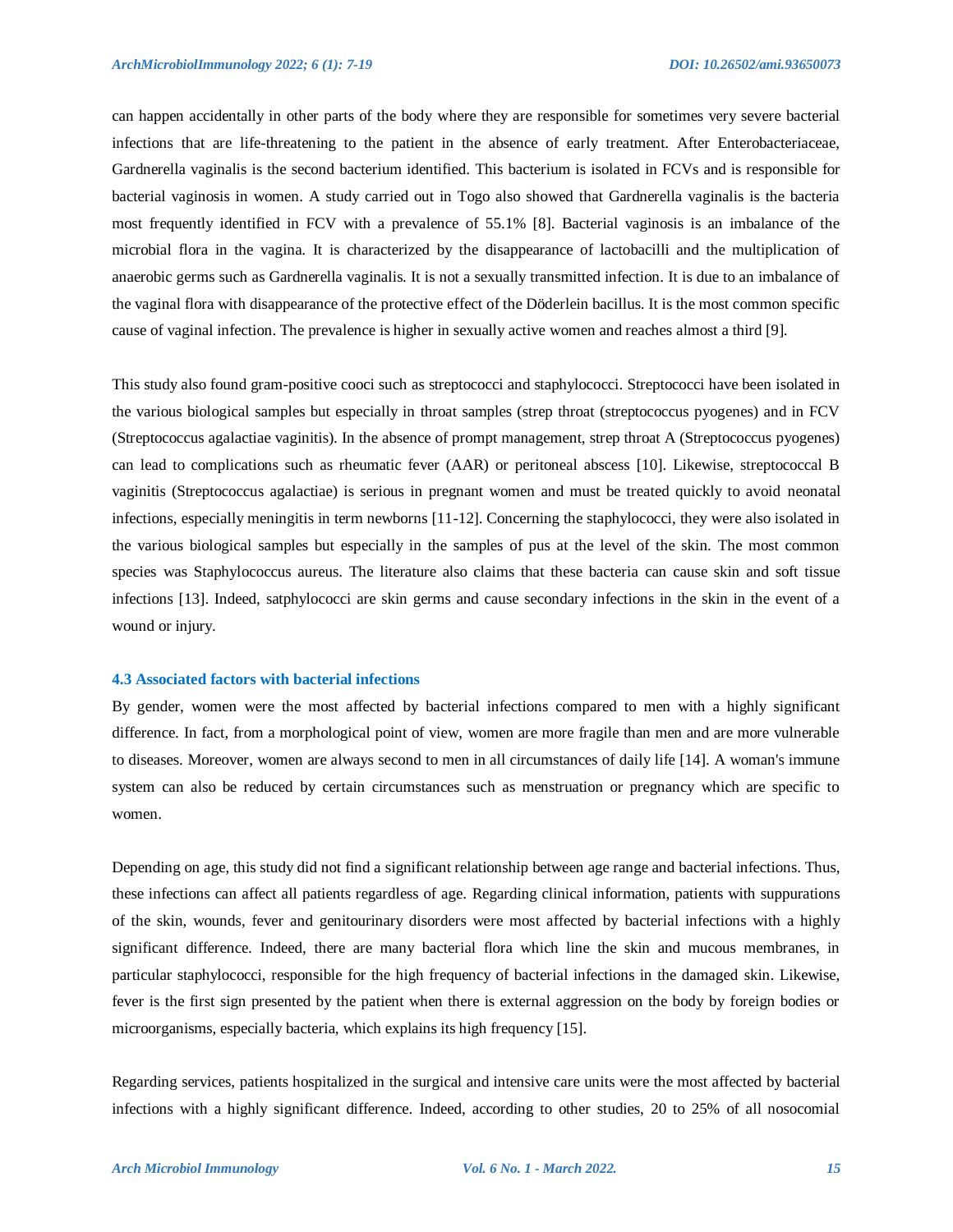infections are acquired in intensive care units [16]. These bacterial infections are mainly due to the invasive procedures performed on the patient in the surgical and intensive care units. Among these invasive procedures, we can cite bladder catheterization, tracheal intubation, chest and abdominal drains, catheterization and many more [17].

In this study, pus, pap smear and urethral smear showed positive bacteriological results in the majority of cases. In fact, suppuration is always linked to any infection because the pus is a sign of the body's defense against external aggression. Likewise, bacterial infections in the genitourinary systems are frequent because of various situations including the proximity between the digestive tract and the genitourinary system.

#### **4.4 Antibiotic resistance**

Regarding antibiotic resistance, this study showed that *Enterobacteriaceae* are highly resistant to cotrimoxazole. Indeed, this antibiotic is abused by the population since it is sold in small grocery stores and everyone can get it. The misuse of this antibiotic as well as self-medication is at the origin of this high resistance. Likewise, these germs are also highly resistant to beta-lactams such as amoxicillin, amoxicillin-clavulanic acid and third generation cephalosporins. The high consumption of these antibiotics by the population is at the origin of this resistance [18]. Furthermore, the present study has shown that *Enterobacteriaceae* are beginning to become increasingly resistant to other classes of antibiotics such as quinolones (nalidixic acid, ciprofloxacin, levofloxacin), aminoglycosides (gentamycin) and phenicols (chloramphenicol). Fortunately, all identified *Enterobacteriaceae* were susceptible to imipenem and amikacin. A study in Doula also found that imipenem (1.3% resistance) and amikacin (12.9% resistance) are still effective against *Enterobacteriaceae* in the majority of cases [19]. These results confirm that penems and amikacin are the antibiotics of choice for treating *Enterobacteriaceae* infections.

Furthermore, streptococci were highly resistant to penicillin G and cotrimoxazole. These 2 antibiotics are abused by the population because cotrimoxazole is sold in small grocery stores and can be bought without a prescription in pharmacies. The literature asserts that self-medication antibiotic arises with seriousness in developing countries where these drugs are readily available often without a medical prescription [20]. In addition, streptococci are starting to become increasingly resistant to other classes of antibiotics such as macrolides (erythromycin), lincosamides (lincomycin) and cyclins (tetracycline). Fortunately, resistance to quinolones (ciprofloxacin, levofloxacin) and aminoglycosides (gentamycin) are rare. Likewise, all streptococcal isolates were sensitive to vancomycin. Other studies have also found the same result [21-22]. These results confirm that glycopeptides (vancomycin, teicoplanin) are the antibiotics of choice for treating streptococcal infections.

In this study, staphylococci were highly resistant to penicillin, cotrimoxazole, and tetracycline. As stated in the previous paragraphs, these 3 classes of antibiotics are abused by the population. Thus, self-medication increases the resistance of germs to these 3 classes of antibiotics. Other classes of antibiotics like aminoglycosides (gentamycin, tobramycin) and lincosamides (lincomycin) start to become ineffective. Fortunately, isolates of methicillin-resistant Staphylococcus aureus (MRSA) were rare in the present study (15.6% resistance to oxacillin). Likewise, all isolates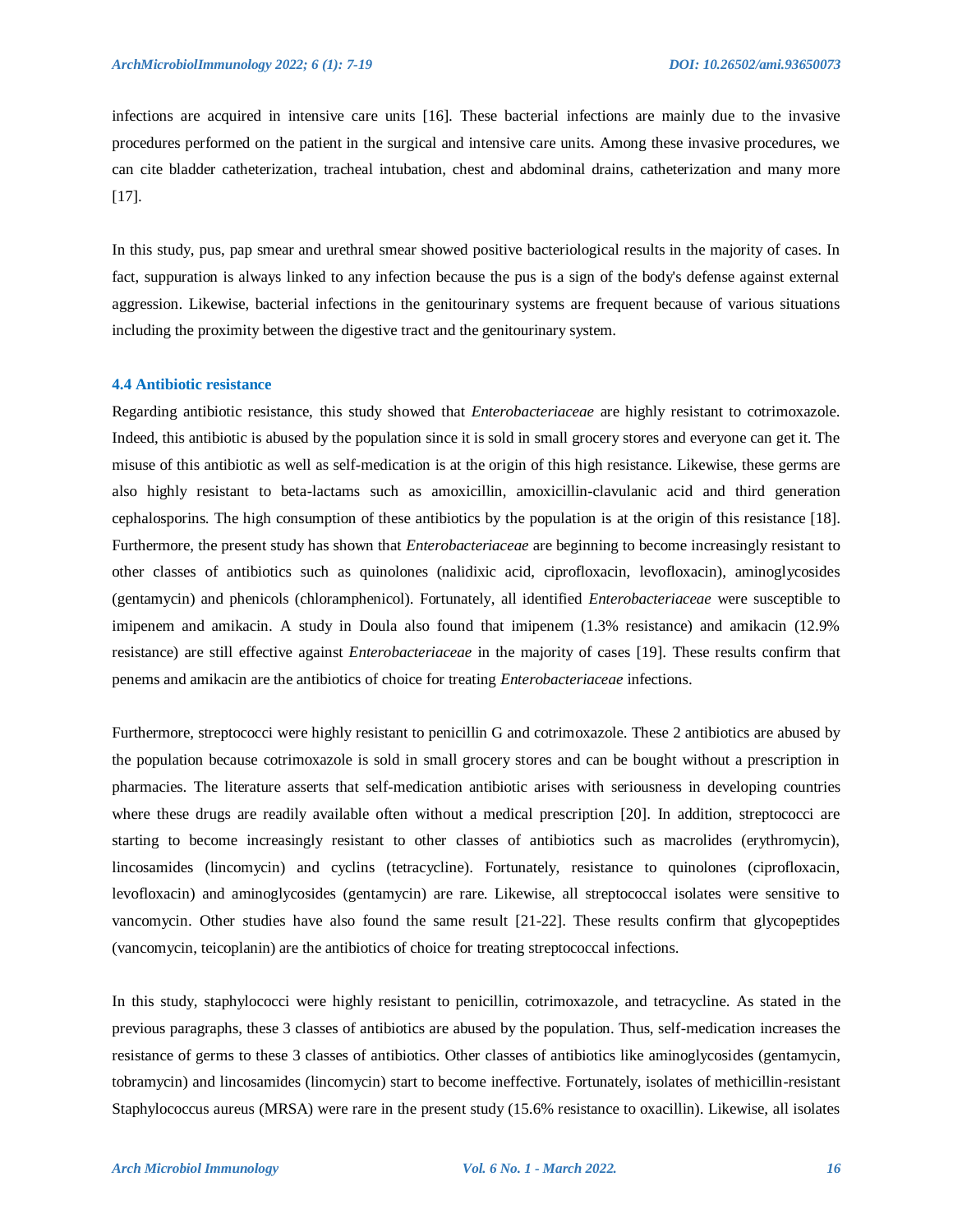were sensitive to vancomycin. These results confirm that glycopeptides (vancomycin, teicoplanin) are the antibiotics of choice for treating staphylococcal infections.

In this study, non-fermenting gram negative bacilli were represented by *Acinetobacter spp*and *Pseudomonas spp.*  Strains of *Acinetobacter spp* were highly resistant to cotrimoxazole and beta-lactams (ticarcillin, C3G and C4G). Resistance to other classes of antibiotics (quinolones represented by ciprofloxacin and aminoglycosides represented by gentamycin and tobramycin) were also higher compared to those of bacteria reported in the previous paragraphs Similarly, 75% had a carbapenemase (resistance to imipenem) and were resistant to all antibiotics tested. A similar study carried out in Saudi Arabia identified multi-resistant strains of Acinetobacter baumannii (94%) [23]. The study carried out by Guckan et al also demonstrated the multi-resistant nature of *Acinetobacter baumannii* strains [60]. These strains were resistant to ciprofloxacin (97.3%), gentamicin (77.2%), trimethoprim-sulfamethoxazole (68.9%), imipenem (89.1%), meropenem (90 , 3%) [24]. However, colistin (5.5%) and netilmicin (19.5%) were effective on these strains [24]. Another recent study in Iran showed resistance to *Acinetobacter baumannii* with cefixime (99%), ceftazidime (99%), ciprofloxacin (98%), meropenem (99%), trimethoprim-sulfamethoxazole (99%) %), imipenem (91.5%), ceftriaxone (99%), levofloxacin (96.5%), amikacin (70%) and gentamycin (85%) [61]. In contrast, tigecycline (4%) and colistin (0%) are effective [25]. According to these 2 studies, colistin remains the molecule of choice for the treatment of infections caused by *Acinetobacter baumannii* [24-25].

Regarding the isolates of *Pseudomonas spp*, they are less resistant than the strains of Acinetobacter spp. Likewise, all isolates were susceptible to imipenem (absence of carbapenemase) and amikacin. Like Enterobacteriaceae, the antibiotics of choice for the treatment of Pseudomonas spp infections are penemes (imipenem, meropenem) and amikacin. According to these results in non-fermenting gram-negative bacilli, bacteria of the genus *Acinetobacter*, which produce carbapenemases, are among the highly resistant emerging bacteria [7]. Infection by these microorganisms is responsible for therapeutic difficulties or even dead ends. In addition, these germs represent a potential danger as sources, reservoirs and vehicles of carbapenemases as well as a risk of hospital epidemics which can quickly spiral out of control [7]. Fortunately, amikacin has been effective against the majority of isolates of *Acinetobacter spp*. In addition to colistin which has been reported in the literature, amikacin can be considered as the molecule of choice to be included in the treatment regimen for infections caused by carbapenemase-producing bacteria [7].

Regarding the antibiotic resistance of the other bacteria identified in this study, they are rare since these other bacteria are not frequent in hospitals and in the community and they are sensitive to all antibiotics in the majority of cases. For example, even though *Neisseria meningitidis* meningitis is very serious, it can be easily treated with betalactams because these bacteria are sensitive to all the antibiotics tested.

# **5. Conclusion**

This study identified the bacteria most frequently responsible for bacterial infections in hospitals and in the community. It also identified the factors associated with these infections and assessed the antibiotic resistance of the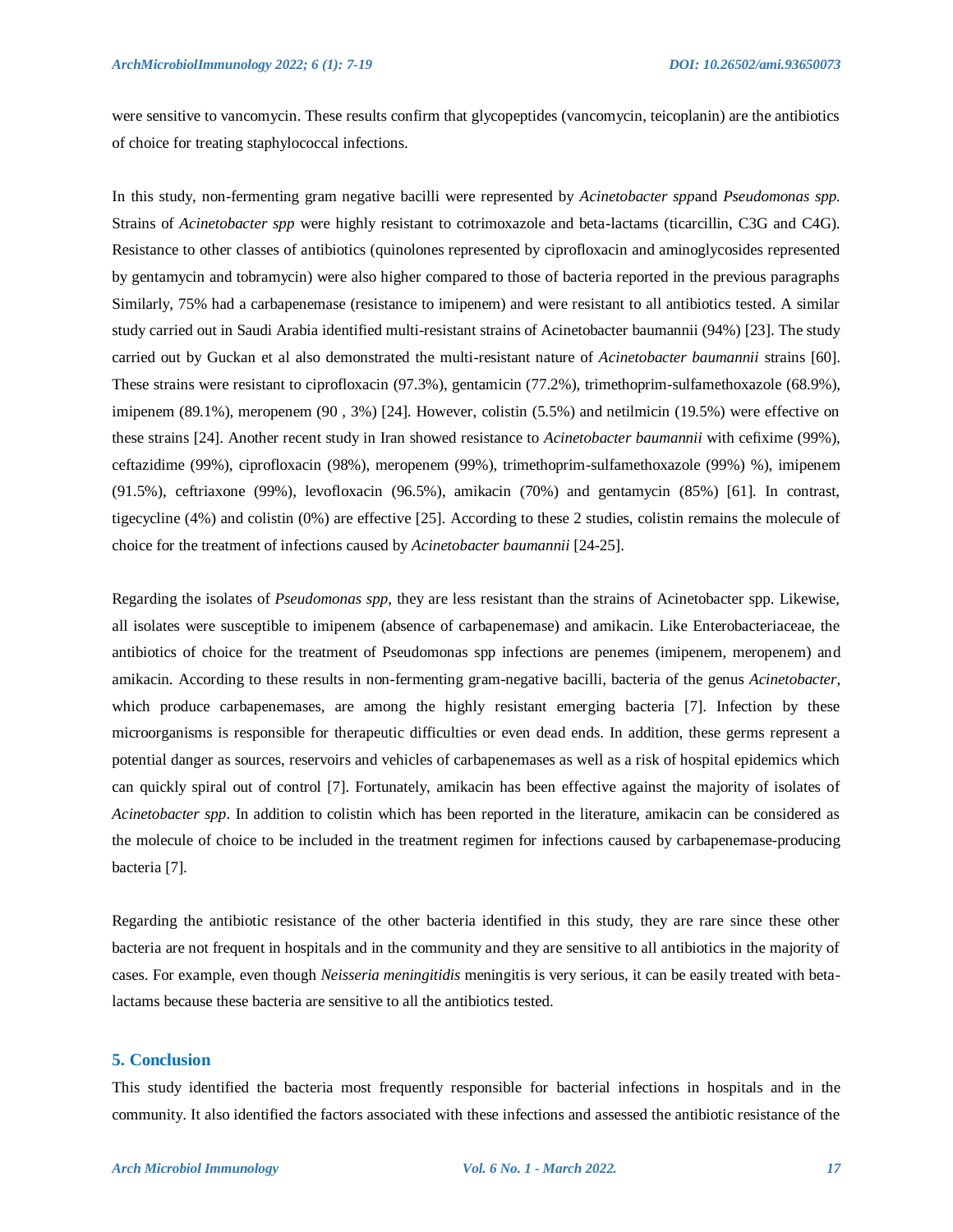bacteria isolated. Enterobacteriaceae were the most frequent. Likewise, women were often affected by Gardnerella vaginalis vaginosis. Women, people hospitalized in intensive care and surgery as well as patients with suppurations and wounds, were the most affected by bacterial infections. Regarding antibiotic resistance, penicillins and cotrimoxazole are no longer effective against most germs. Fortunately, penemes (imipenem), broad-spectrum aminoglycosides (amikacin) and glycopeptides (vancomycin) are still effective today and represent the antibiotics of choice. However, some bacteria of the genus Acinetobacter have been resistant to imipenem and amikacin. In the literature, colistin is the drug of choice against these bacteria of the genus Acinetobacter. Thus, this study encourages clinicians to avoid empirical treatments for bacterial infections before bacteriological analysis. If possible, wait for the results of the antibiogram to know the antibiotic of choice for the patient. If the treatment cannot wait, it is recommended that the sample be taken before the antibiotic treatment. Then the probabilistic treatment can be carried out and will be adjusted according to the result of the antibiogram. This attitude will help reduce the antibiotic resistance of germs. Likewise, it is necessary to inform and educate the population about the danger of self-medication.

#### **Acknowledgements**

We would like to thank all the staff of the laboratory of University Hospital of Befelatanana and all the laboratory technicians. Similarly, we would like to express our gratitude to the director of establishment for authorizing us to carry out this study.

# **Conflicts of Interest**

The authors do not declare any conflict of interest

# **References**

- 1. Coulibaly F. Invasive bacterial infections in the pediatric department of CHU-Gabriel Toure (2007): 103.
- 2. Schreiber JR, Jacobs MR. Antibiotic- resistant au pneumococci. Pediatric Clinics of North America 42 (1995):519-537.
- 3. Laxminarayan RA, Duse C, Wattal AK, Zaidi HF, Wertheim N, et al. Antibiotic resistance-the need for global solutions. Lancet Infectious Diseases 13(2013):1057-1098.
- 4. Kakupa DK, Muenze PK, Byl B, Wilmet MD. Study of the prevalence of nosocomial infections and associated factors in the two university hospitals of Lubumbashi, Democratic Republic of Congo. Pan AfricanMedical Journal 24(2016): 275.
- 5. Lukuke HM, Kasamba E, Mahuridi A, Ngatu NR, Narufumi S, et al. Nosocomial urinary tract and surgical site infection rates in the Maternity Ward at the General Referral Hospital inKatuba, Lubumbashi, Democratic Republic of Congo. Pan African Medical Journal 28(2017):57.
- 6. Amazian K, Rossello J, Castella A, Sekkat S, Terzaki S, et al. Prevalence of nosocomial infections in 27 hospitals in the Mediterranean region. Eastern Mediterranean Health Journal 16(2010): 1070-1078.
- 7. Maamar B, Abdelmalek R, Messadi AA, Thabet L. Clinical and epidemiological survey of infections due to carbapenemase producing *Enterobacteriaceae* in burns. Annals of Burns and Fire Disasters 32 (2019):10-16.
- 8. Tchelougou D, Karou DS, Kpotsra A, Balaka A, Assih M, et al.Vaginal infections in pregnant women at the Sokodé regional hospital (Togo) between 2010 and 2011. Médecine et Santé Tropicales 23(2013):49-54.